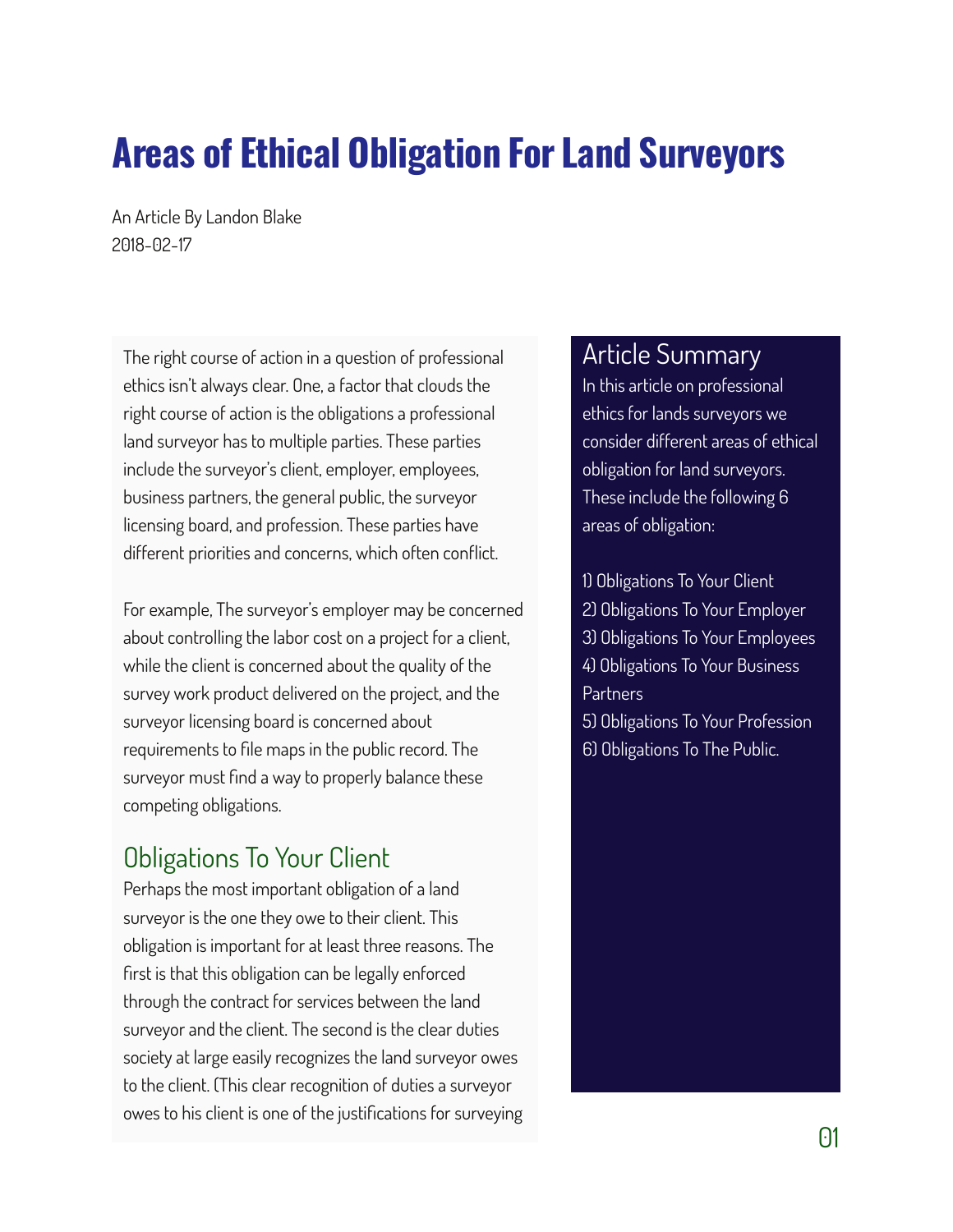licensing boards.)

The ethical obligations a land surveyor owes to his client includes the following:

1) Creation and delivery of a quality survey work product.

2) A good faith effort to deliver the survey work products on time.

3) A good faith effort to deliver the survey work products for the agreed price.

4) A good faith effort to fully execute the agreed upon scope-of-services.

5) Clear and regular communication with the client. (This is especially important when encountering unexpected problems that may impact the ability of the surveyor to complete the four items listed above.)

6) The application of the land surveyor's expertise to accurately communicate risk when the client is making decisions based on the surveyor's work or advice.

# Obligations to Your Employer

The second most easily recognized obligation a land surveyor has is the one owed to his employer. (Although this obligation to an employer is easily recognized, it isn't as important as the land surveyor's obligation to the

"Perhaps the most important obligation of a land surveyor is the one they owe to their client...this obligation can be legally enforced through the contract for services between the land surveyor and the client."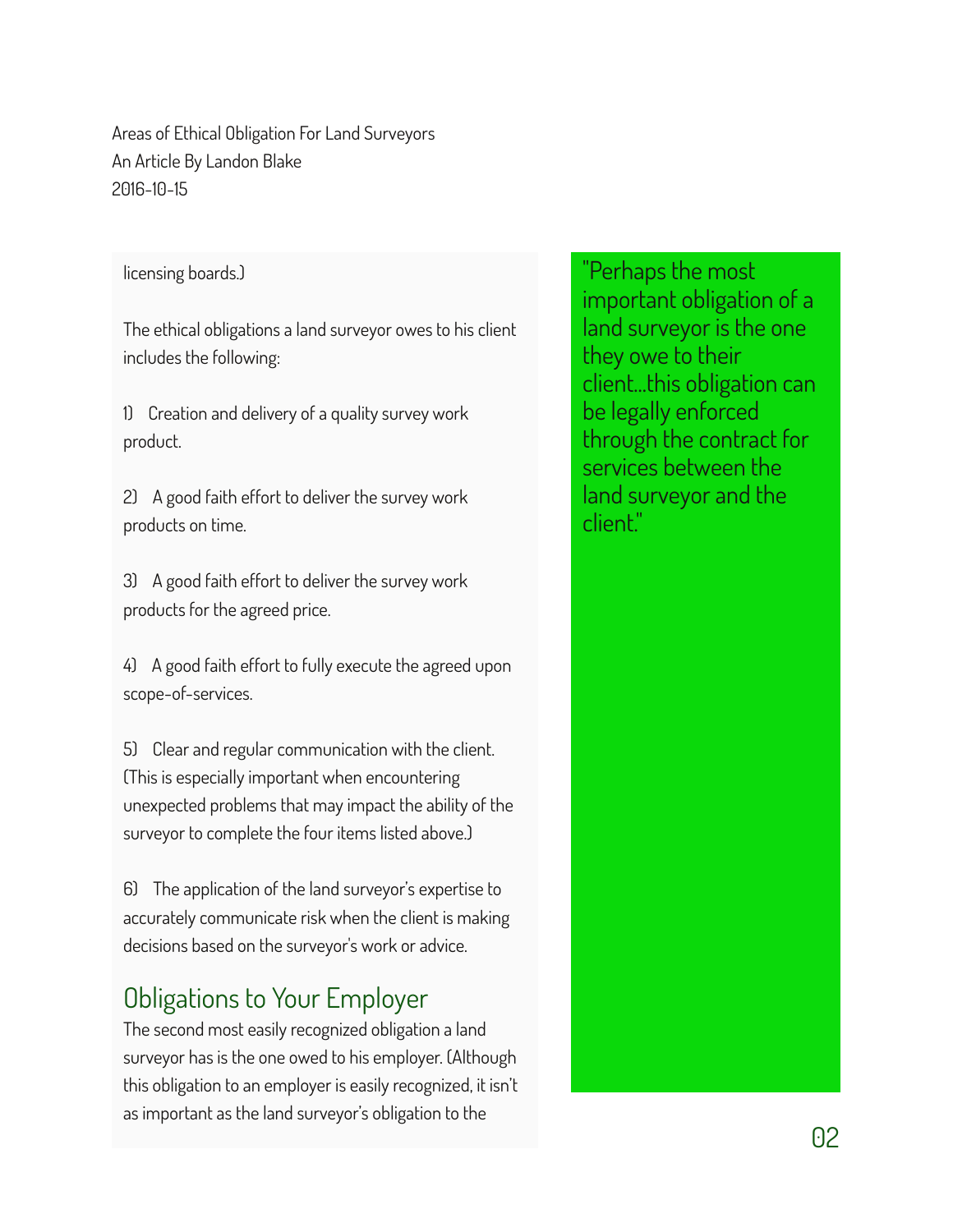public. This obligation to the public is harder for the common person to understand. We talk more about the land surveyor's obligation to the public below.)

Although most surveyors don't have a contract or other legal document outlining their duties to their employer, the legal system in the United States recognizes obligations of employees to their employer. Also, land surveyors may owe additional duties to their employers because of their status as licensed professionals.

The ethical obligations a land surveyor owes to his employer includes the following:

1) The performance of diligent and thorough work.

2) Attention to detail.

3) Honesty about her skills and competence. (This is especially important when the employer is deciding how to assign tasks or is making decisions about what type of work to pursue.)

4) Making a good faith effort to bring assigned projects in on budget and on schedule.

5) Communicating potential risks in a project (for the employer and for the client).

6) Explaining the requirements of the law (as it relates to land surveying) to a non-surveyor employer.

"Although most surveyors don't have a contract or other legal document outlining their duties to their employer, the legal system in the United States recognizes obligations of employees to their employer.

Also, land surveyors may owe additional duties to their employers because of their status as licensed professionals."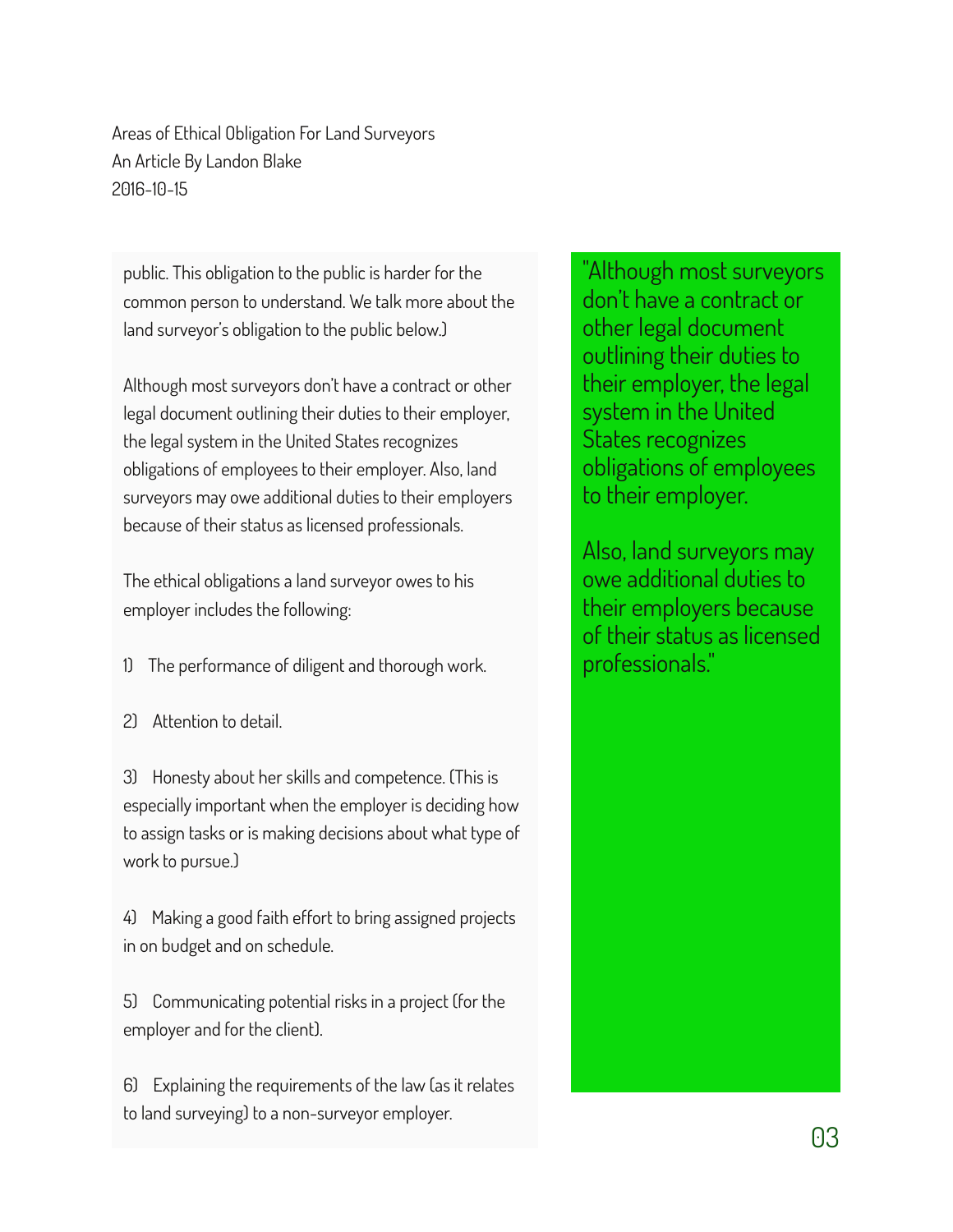7) Making reasonable efforts to protect the organization's interests. (For example: Not sharing confidential information about the organization's strategy, resources, methods or employees that would result in harm to the organization.)

## Obligations to Your Employees

Land surveyors often supervise some technical employees. This can include land surveyors in training, drafters, and field crews. A land surveyor that supervises other employees has an extra set of ethical obligations. These obligations primarily deal with the land surveyor's treatment of the people working under her direction and care. These obligations are especially important for land surveyors that own or control business.

The ethical obligations a land surveyor owes to his employees include the following:

1) Only asking an employee to perform work in an area of competence, and for which they have been adequately trained.

2) Providing an appropriate amount of supervision as tasks are performed.

3) Providing an appropriate amount of review for survey work products prepared by her team.

4) Providing fair compensation. (This includes paying

"These obligations primarily deal with the land surveyor's treatment of the people working under her direction and care. These obligations are especially important for land surveyors that own or control business."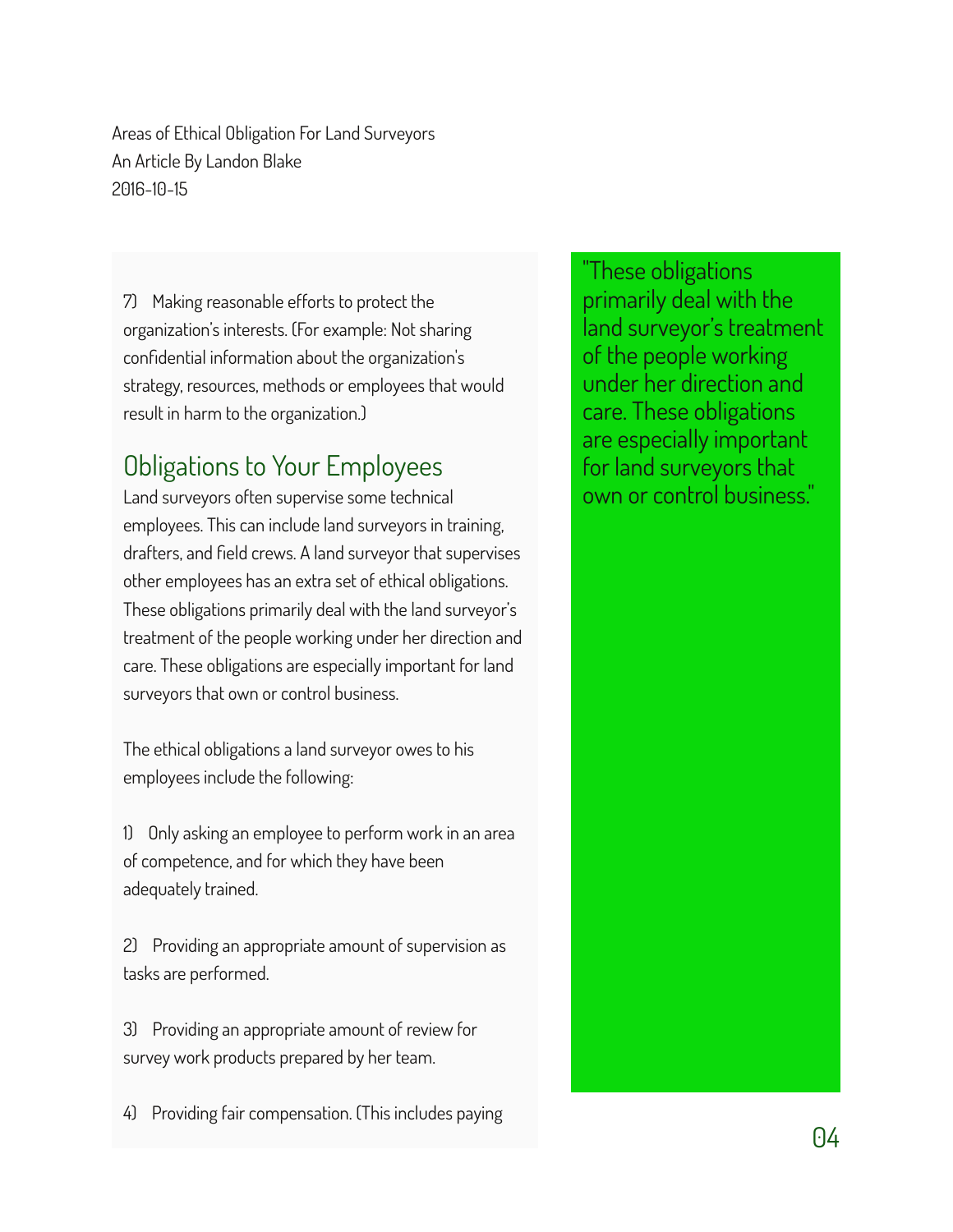prevailing wages and overtime when required. It also includes not abusing salaried team members by asking them to work a large number of hours for which they are not compensated.)

5) Making sure team members (especially field crews) have the equipment and training to work safely. 6) Making sure team members aren't asked by anyone to be dishonest or perform tasks that are illegal.

7) Providing team members with honest assessments about workload, professional development, and opportunities for advancement.

8) Providing training and mentoring when requested.

#### Obligations To Your Business Partners

Land surveyors in both public and private practice regularly engage with business partners. These partners could be fellow surveyors, or they could be other professionals like land attorneys or land title specialists. The land surveyor must consider a special set of ethical obligations when dealing with his business partners.

The ethical obligations a land surveyor owes to his business partners includes the following:

1) The provision of a fair contract with reasonable terms. (The land surveyor shouldn't ask a business partner to sign a contract she wouldn't sign herself.)

"The land surveyor must consider a special set of ethical obligations when dealing with his business partners."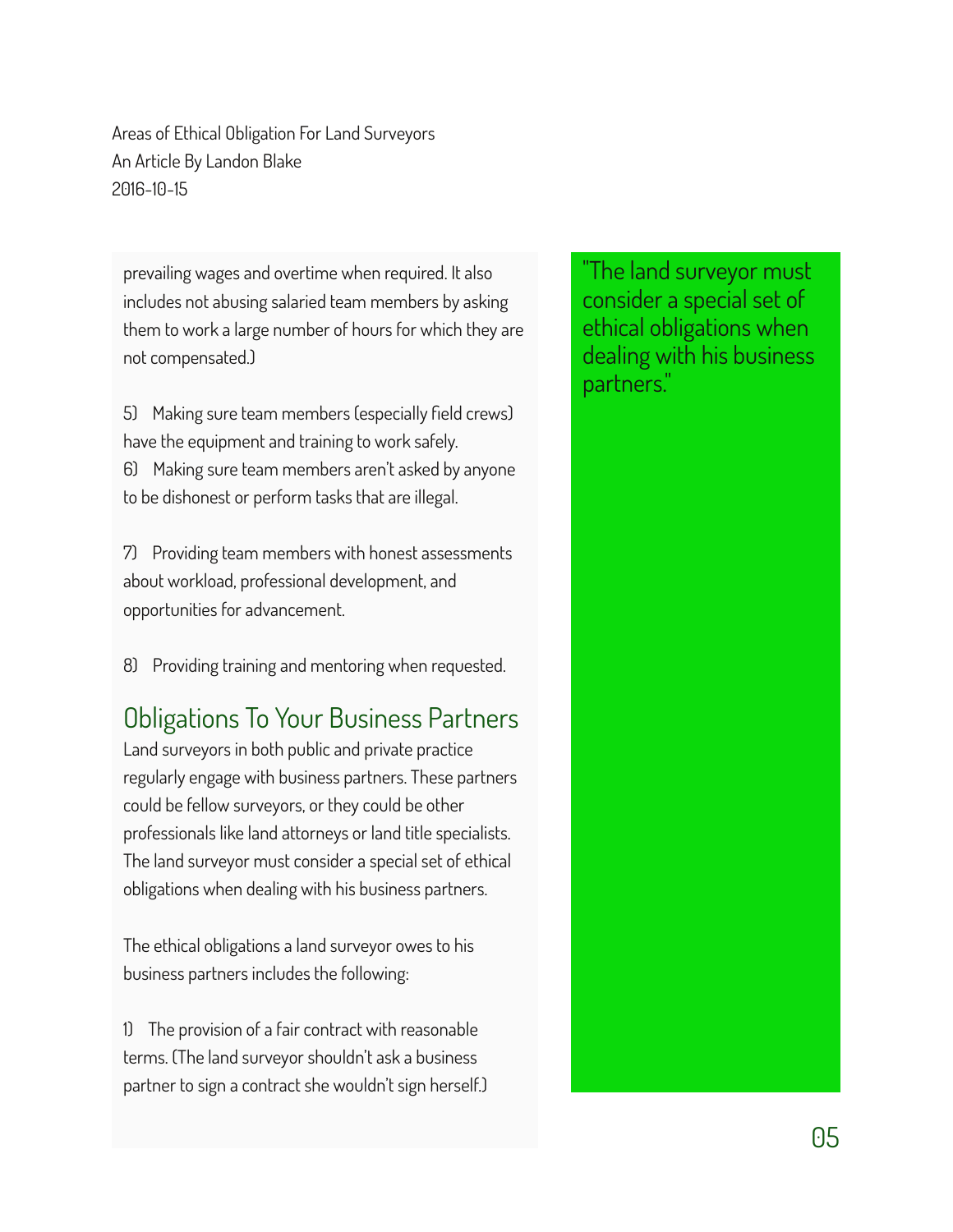2) An honest assessment of the obligations, risks, and rewards of any business opportunities.

3) Fair and appropriate sharing of work to all members of a business team or joint venture.

4) Honest ownership of responsibility for problems on a project.

5) Prompt payment for work performed.

### Obligations To Your Profession

The land surveyor should feel ethical obligations to the profession she claims. The fulfillment of these obligations strengthens the profession from which she benefits, and from which, future land surveyors will benefit.

The ethical obligations a land surveyor owes to her profession include the following:

1) Avoiding actions or behavior, both inside of the business and outside, that would damage the reputation of the profession or destroy the public's trust in the profession.

2) Not condoning the illegal or unethical behavior of fellow land surveyors.

3) Mentoring and training of future land surveyors.

The fulfillment of obligations by each land surveyor to the profession strengthens the profession from future land surveyors will benefit. "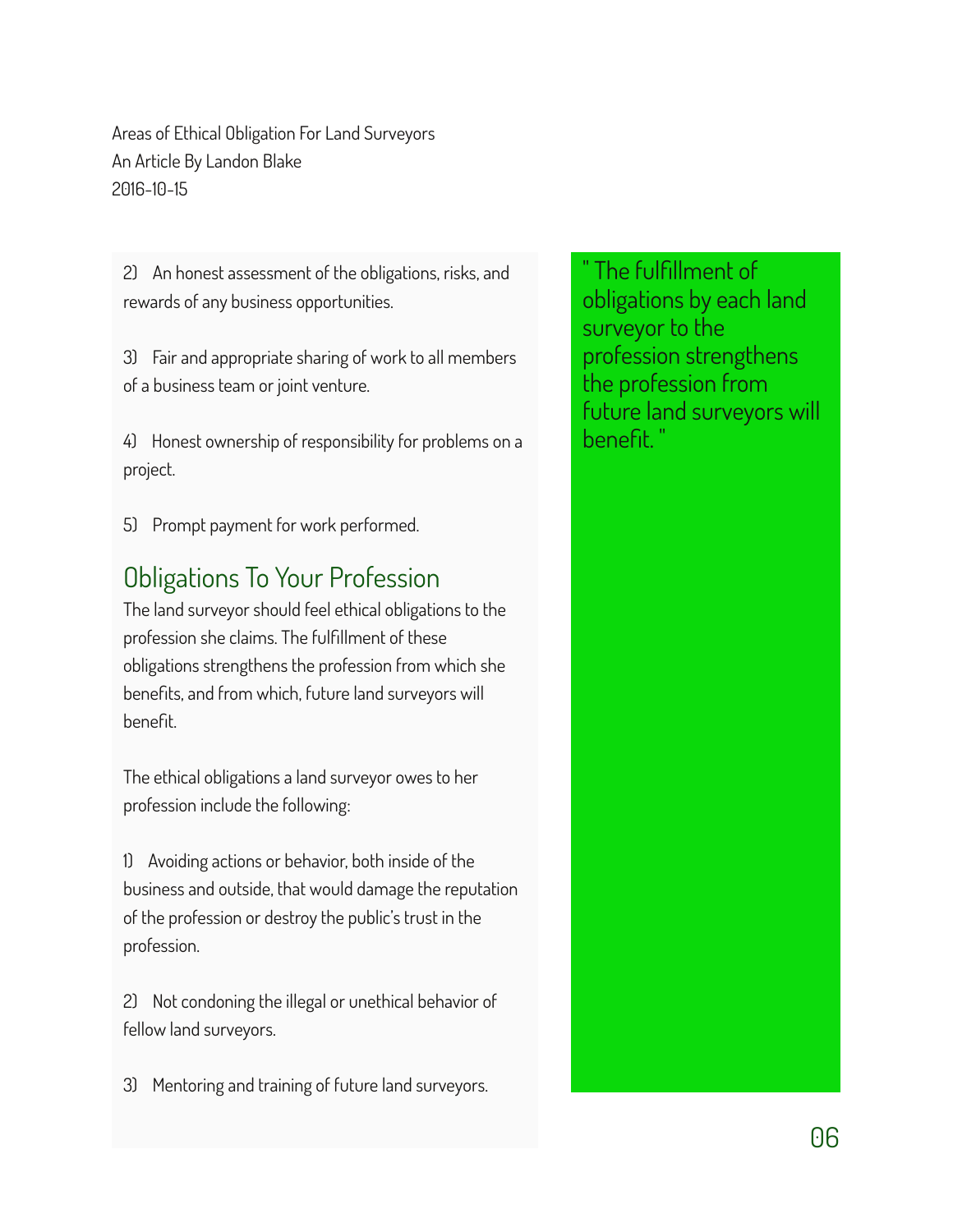4) Participation in and support of professional associations that often tackle problems impacting land surveyors. (For example: Encouraging preservation of monuments during construction projects.)

5) Providing help and support to fellow professionals and their families in a time of hardship or crises.

# Obligations to the Public

A land surveyor's obligations to the public are the most important obligations he has. This is especially true because of the special trust our society, our legal system, and other professionals give to land surveyors. It is critical that the land surveyor not puts the selfish interests of himself or his employer above the welfare and safety of the public.

The ethical obligations a land surveyor owes to the public include the following:

1) A good faith effort to perform his tasks in a diligent and careful manner, by the principles and methods she believes are the current best practice. (This requires an effort to be familiar with new technology, new methods of land surveying, and new laws or regulations that impact the profession.

2) A good faith effort to mark property boundaries in a manner that treats all owners that share those boundaries in a fair way.

"A land surveyor's obligations to the public are the most important obligations he has. This is especially true because of the special trust our society, our legal system, and other professionals give to land surveyors."